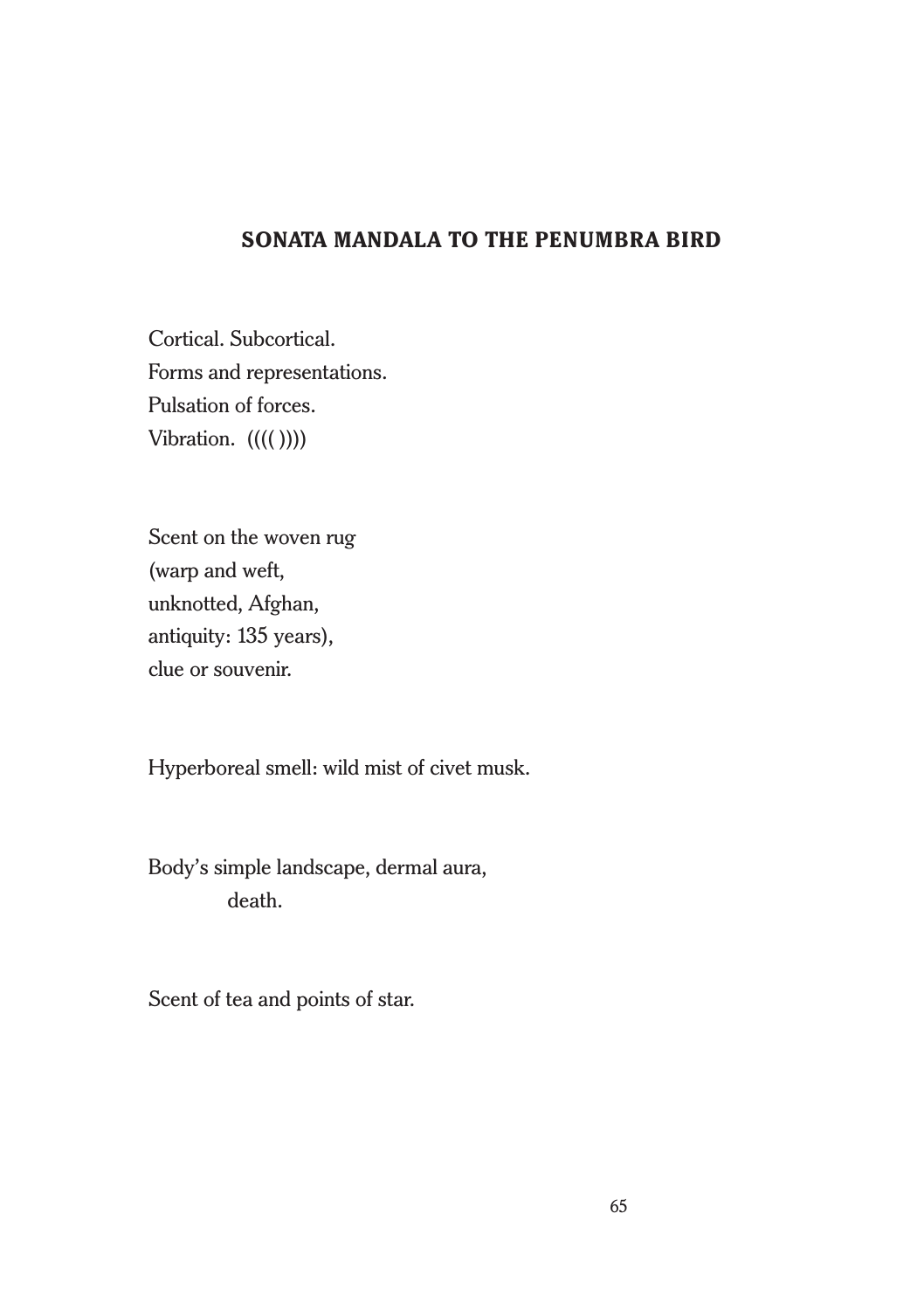*Holding a splinter like alga. Siege. Siege.* —Leave that space untouched.

Scent of earth and race. Lift up the cover, see what's enough. Contraction: "count the seconds, breathe deep in and out."

At a time like this, with this smell, any man would lose himself.

:

Cortical. Subcortical. Falling over and over again.

Tentative and honey on the lips.

On the grass, the leaves. Up above her hang stars. That woman (seen in Baden-Baden) entangles every fold of skin so that others might enter.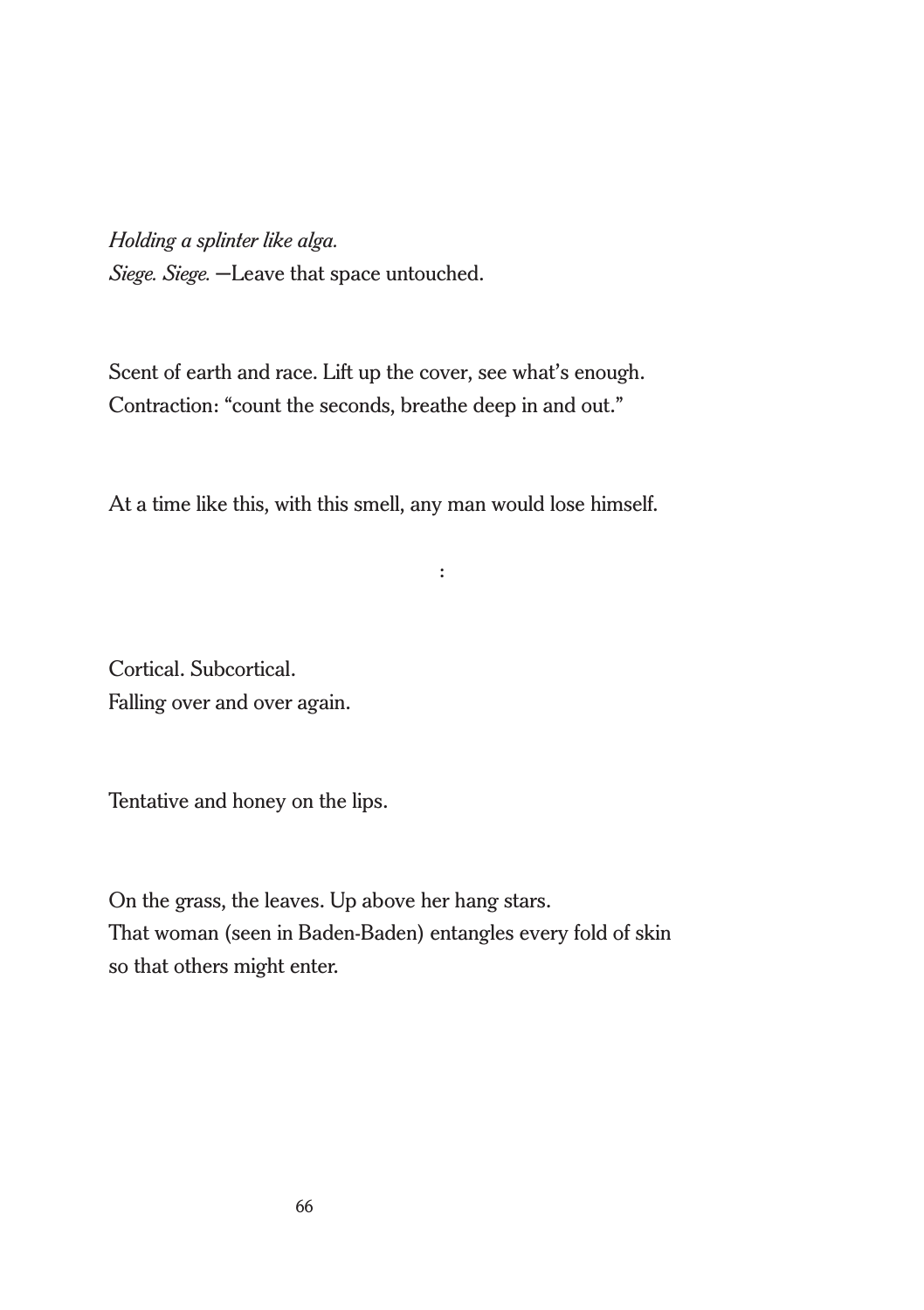Intense curiosity: Where does impossibility go, the gritty interior of a man, the solar vortex, sight, autism, the hand perched on a nubile knee, the unidentified celestial body, the oyster, the time, the gust of wind that scarcely stirs the Baltic sea, the maimed body, progress, violets, rosemary? What are the intense particles of prussian blue moving toward?

> *Even the sweater drips. Fabric that only just covers the mountain. Nothing remains on the grass. Maybe bile on crest peak vertex.*

> > *Teasel.*

*Then the mouth of the river: Camouflage. Suspension, blood in suspension.*

Cortical. Subcortical. Forms and representations. Pulsation of smells. Luminous ghost of present.



Galoxolide.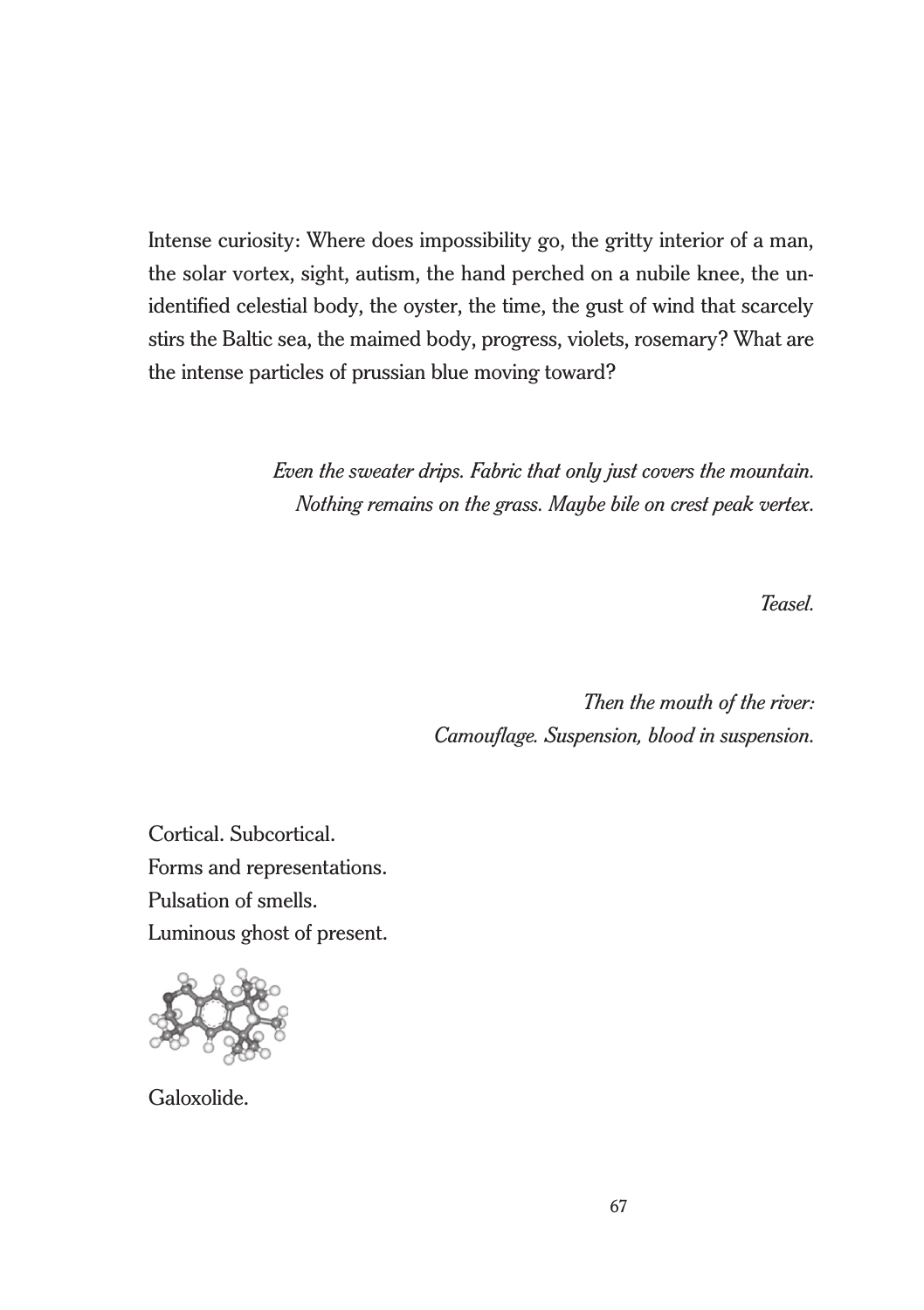Artificial plasma. Aerial gravitational field. Millions of cubic meters of air for one lone particle. —Deer. Sexual, Fetid. Synthetic.

> *Pleura. In the midst of the stampede, a hand rests on the arc of a kneecap. Limit. Oxygen to supply the siege. Furs pulled close against the wind. Cage.*

 $(((( ))))$ 

What's enough, what's implied. We were three radiant orphans. All of heaven set up camp in our eyes. Refraction of a ray of light. Satiety at the foot of language—Penumbra bird.

Sonata resounding through bedrooms: andthebirdsenteredthroughthelips, aural mandala. Bird maw. Hypodermic. Space bird. Aurora borealis. System. The most beautiful. Cellophane bird. Upright. Clump of marsh marigold. Ditch bird. Metal dishes. Opal bird. Ball of purple yarn. Net and plumage buried in blood.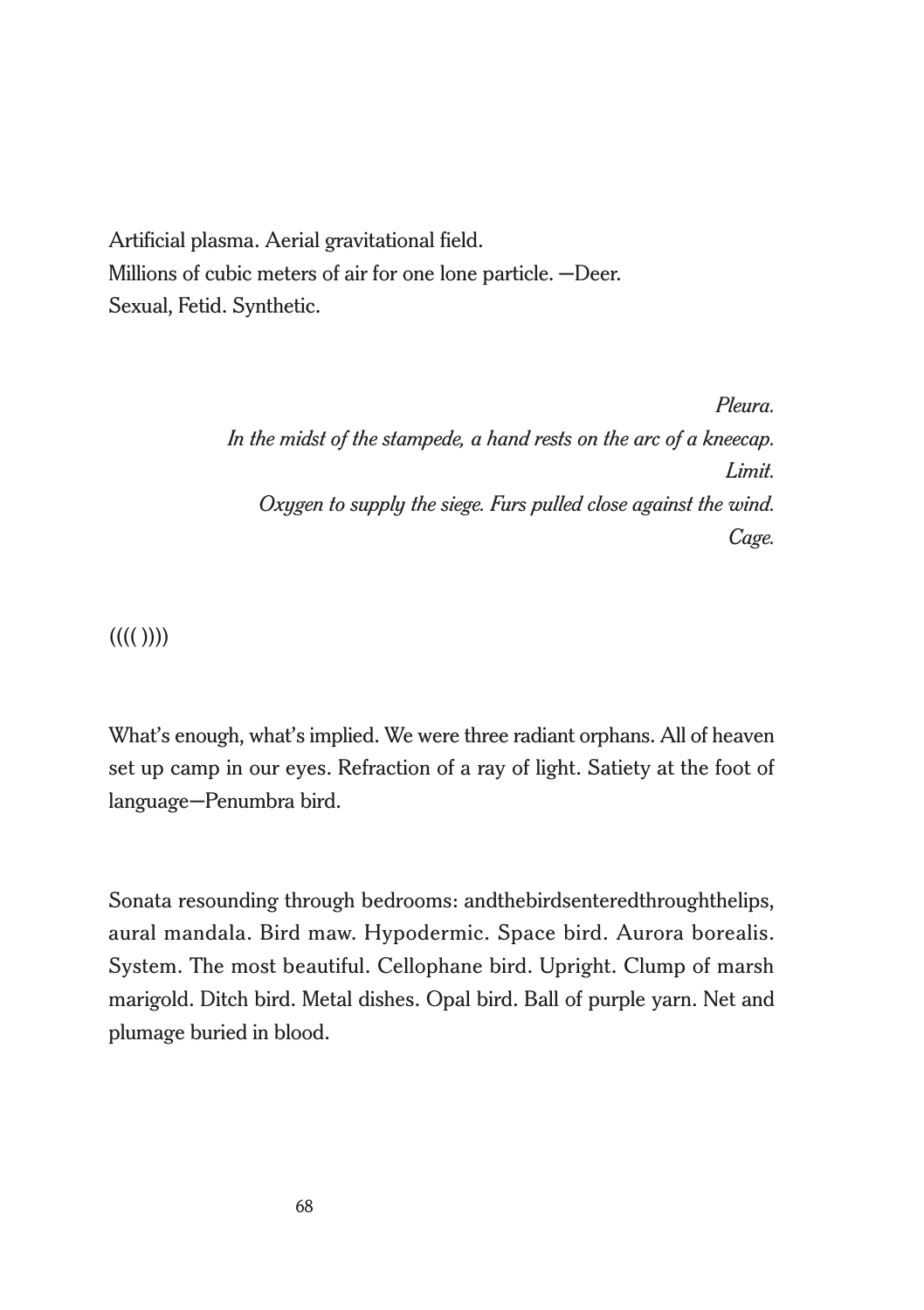Garlands and matches. *My index finger on your body: the thought cleaves liver cervix pleura lung; everything is fleeting I repeat: images: I repeat:* images. *Everything is fleeting.*

Open to the sky. Dry, soft, sticky. Purple; bitter on the tongue. Persistent. Smell.

Cortical. Subcortical. Shapes and representations. Pulsation of traces. Pulsation of traces. Pulsation of traces. Pulsation.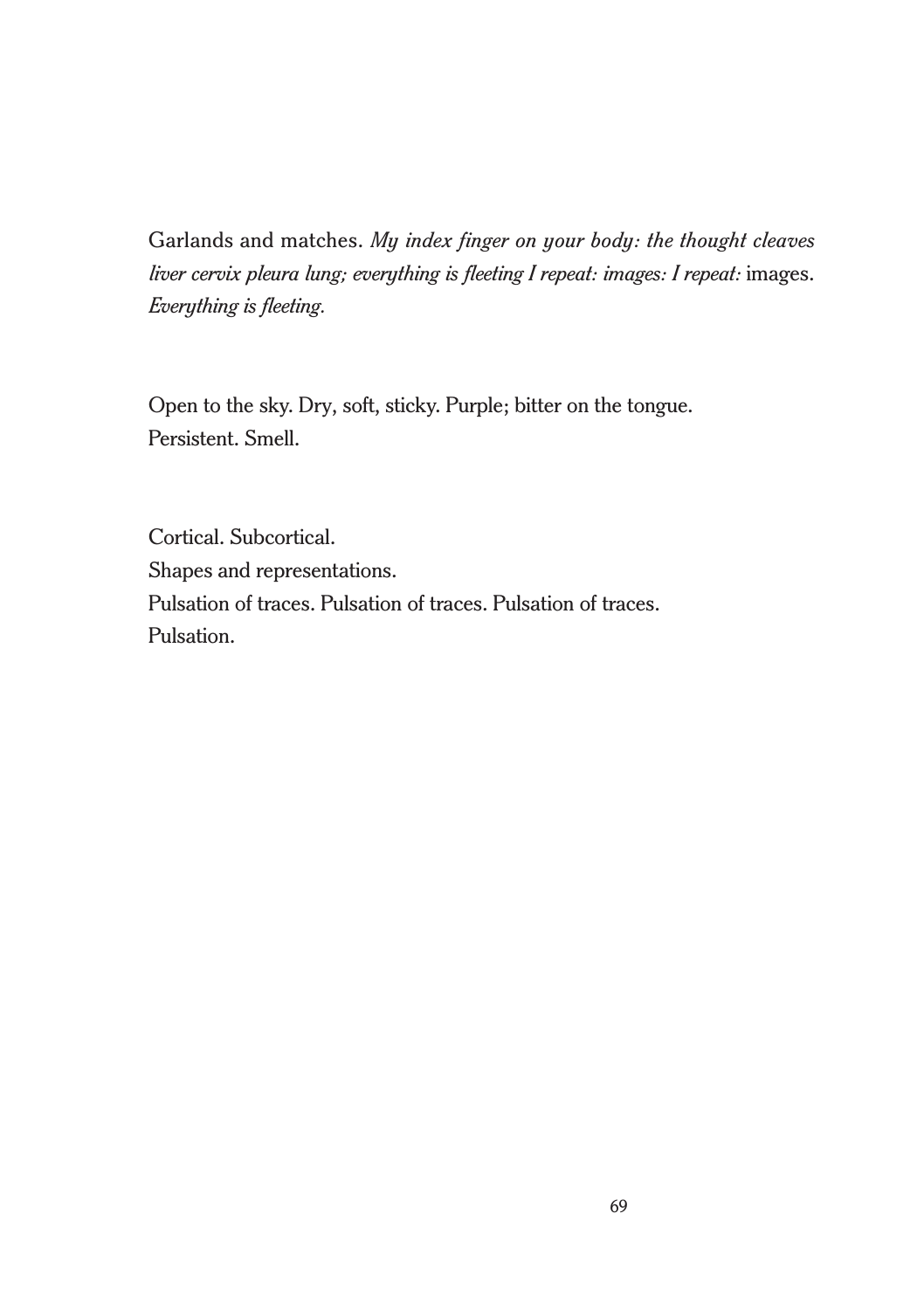# **LEFTOVERS (NOODLES WITH SCALLIONS)**

1. Gust (at the left side). 2. Tempest (over remains of noodles with sauce). 3. Figure (piece of beef pushed aside). 4. Surface (lip stain on napkin).

5. Container (bite left on plate). 6. Tapestry (cloud of balled-up breading).

Aleatory movement of the eye (or smiling at the ferryman with no thought of money).

#### **3.**

Not what it seemed. *Bird hidden while the body shines*. As close as that or having crossed the boundary.

*Finest film, almost hair, not fur*. —West Indies.

Minute space where two drops of sweat touch.

At the center of the back a mole. *Meters*. Skin spot where tone and musculature survive. *Habit*.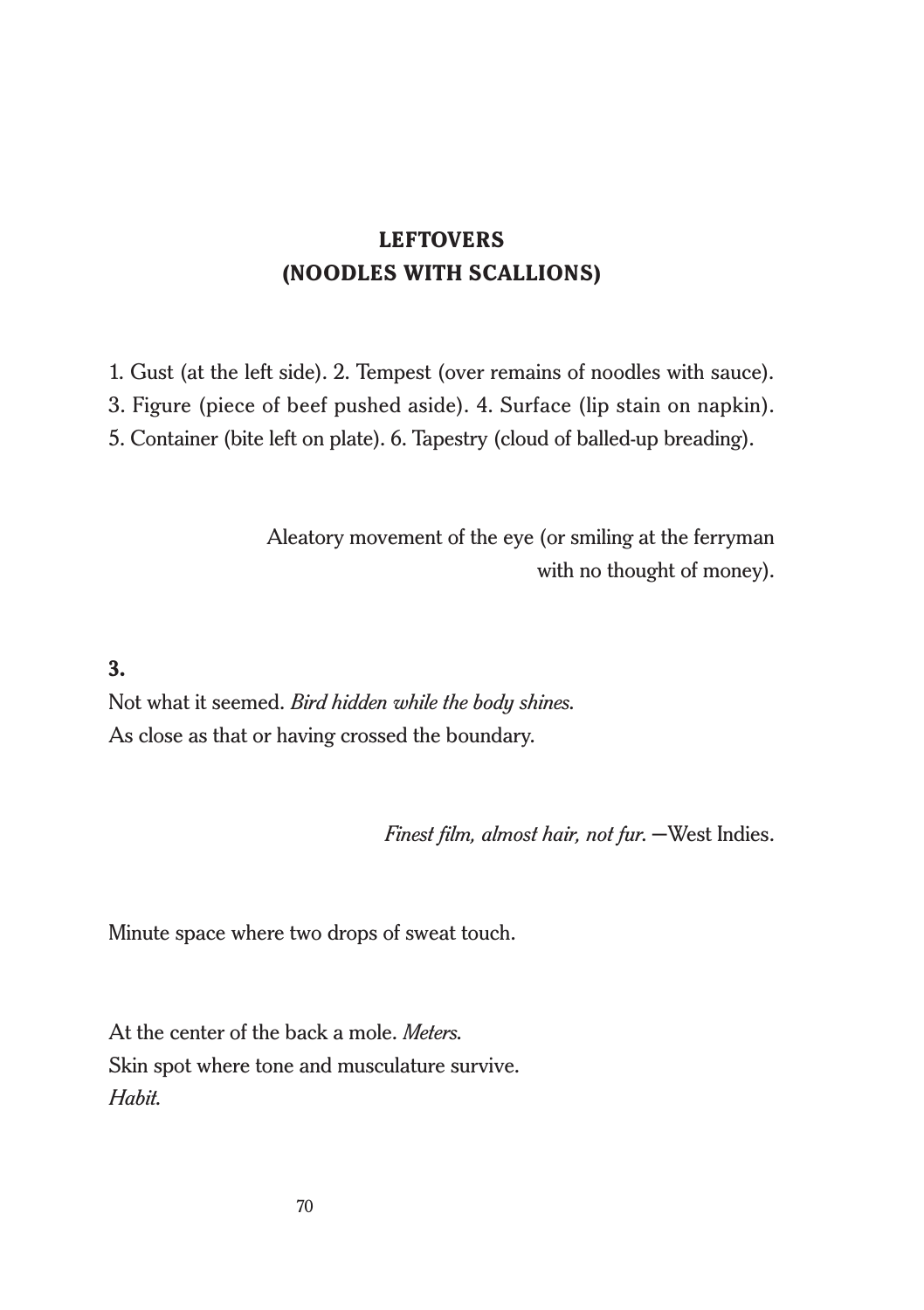Birth of a mark or sun obtained in the open air. —Desert, before the oceanic swell, desert.

On the shoulder /the wedding ring's treacherous endgame/ contracture. From there down to the rib's horizon.

*Left earlobe. Fleshy. Mole on the margin of the skin.*

Mountain of shadows music and shindig.

The body shines. Metal and air on tip of tongue.

Presence of that which always cleaves the original surface.

Sieve. Basal rosette. Marks.

*What loom nape or lobe is the body spilled into weight and unmarked form?*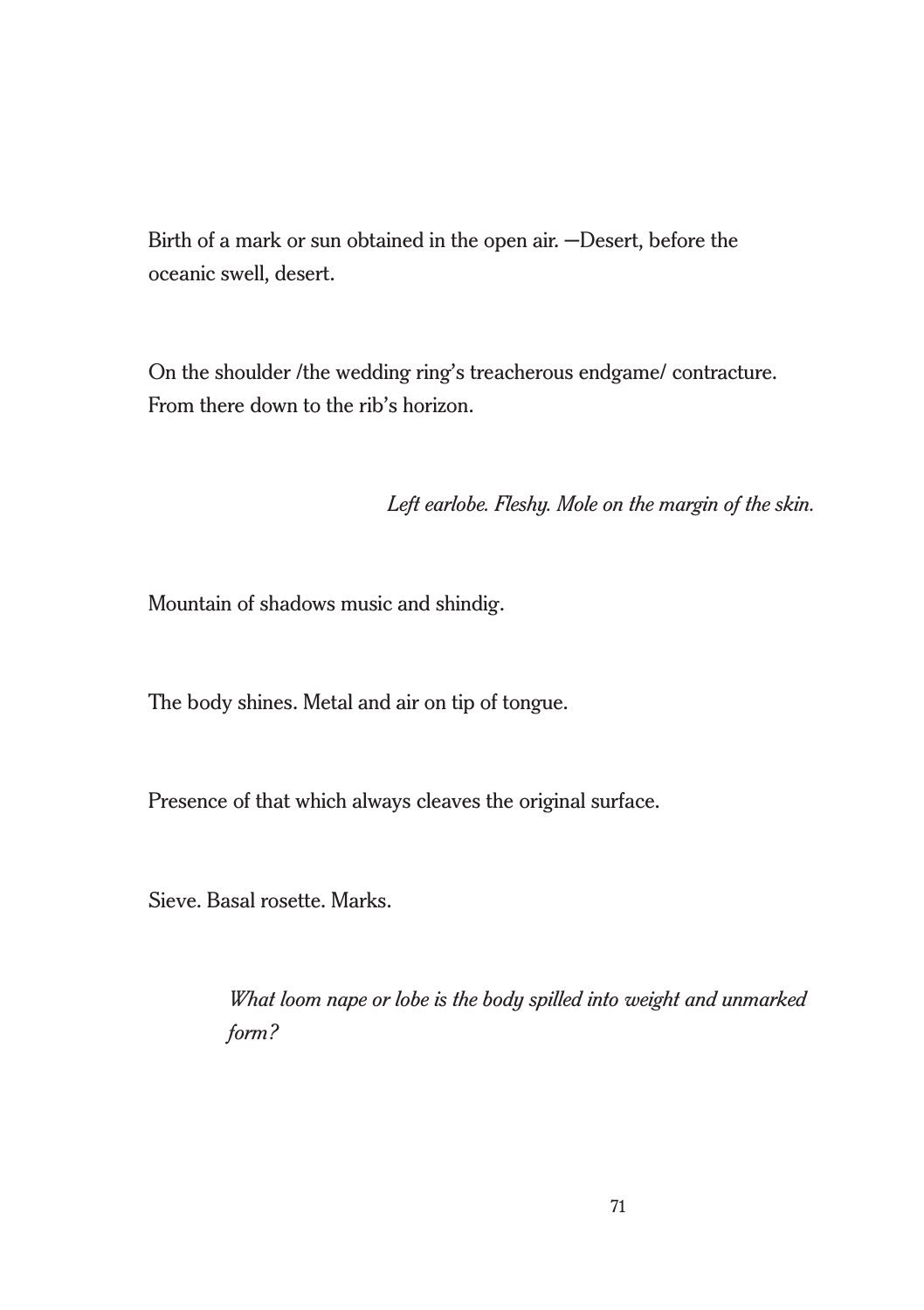Not what it seemed. Map of thread to say "that swift-moving time where the wolves hunt their prey."

Get out of a tight spot. Nape or marks—Sang the man in the theater. *Novitiate*. Landscape of stalactites and steps, time's systemic circulation. *Mother camping on your chest*. Cerebellum where the scream hides. *Hamstrings*. Stations to decipher the limit.

Epidermis, fear is always epidermic.

Marks.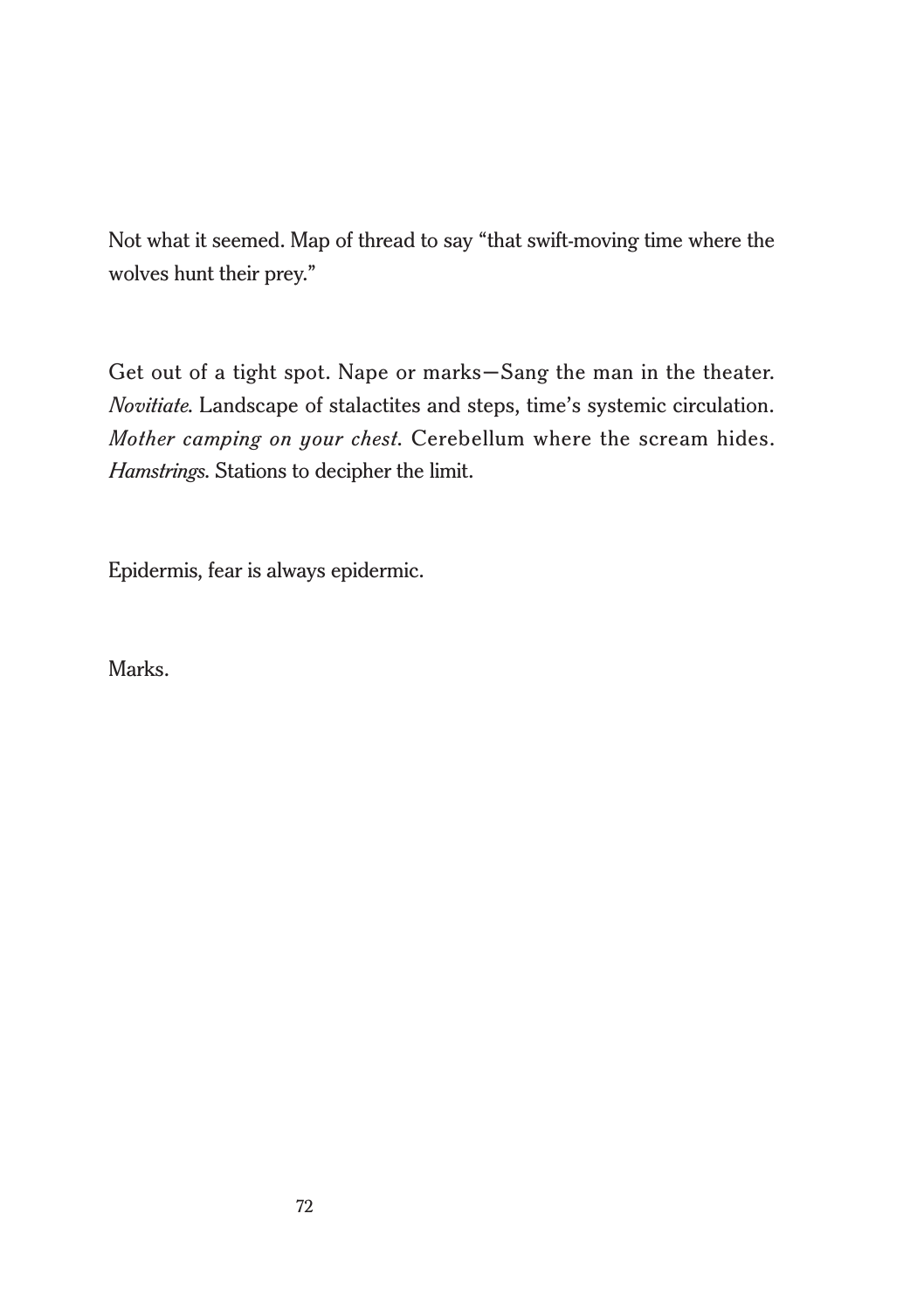## **1.** (transformable object for positioning in repose)

Talismanic city inhabited by woman who unfolds her skin. Air through the ashtreesbaobabsequoiasahuehuetes—Then throwing little stones in the water was perforating rice paper to knot the eyes. —Then stumbling blindly through the fog it burst into high-pitched noises. (It turned out that hordes of ducks were flinging themselves off a cliff.) Three-handled pot with anthropomorphic motifs. On the other side of the clay the motifs repeated: inhabited house fleeing birds red triangles in flight through celestial block: from this body to your body like building progress the future. *Solar cult*. Every morning (centuries/intonations/signal clasped to chest) a grammatical light guides the remains. To go. Leave this ritual practice to the dead alone.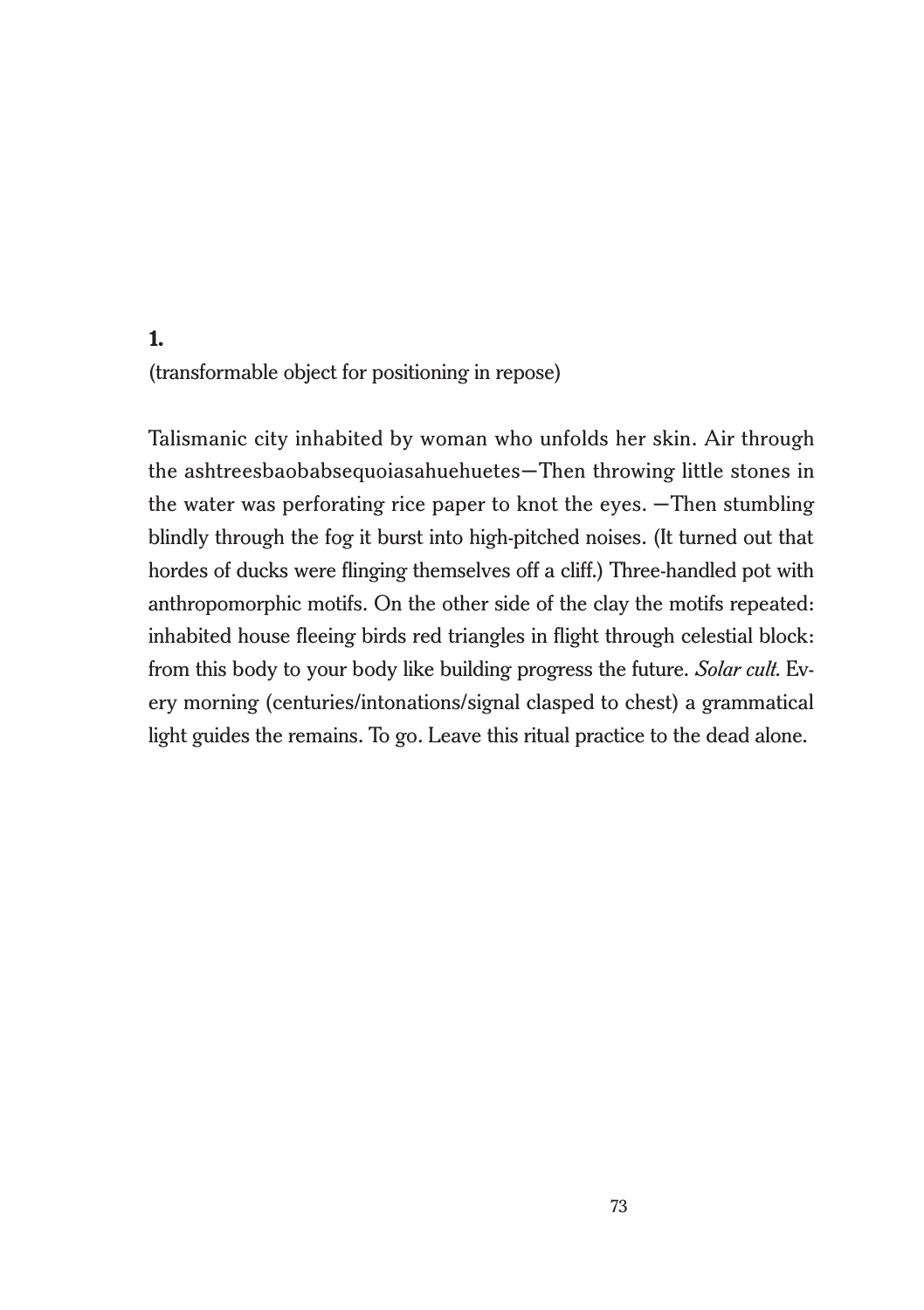#### **5.**

(black and white photograph. s/t. 1972.)

On leaving home /corner/ everything seems like so much. And so little. Somewhat tepid: scab scars. Meteor and luminous sand. Hole in the wall through which the measure is deduced. *Cosmic gust*. Next to the girl a man points to a point: black petrel spying through the window. Fire opal or teasel. Darkness in the middle of the amazonian canopy. Be there in splendor.